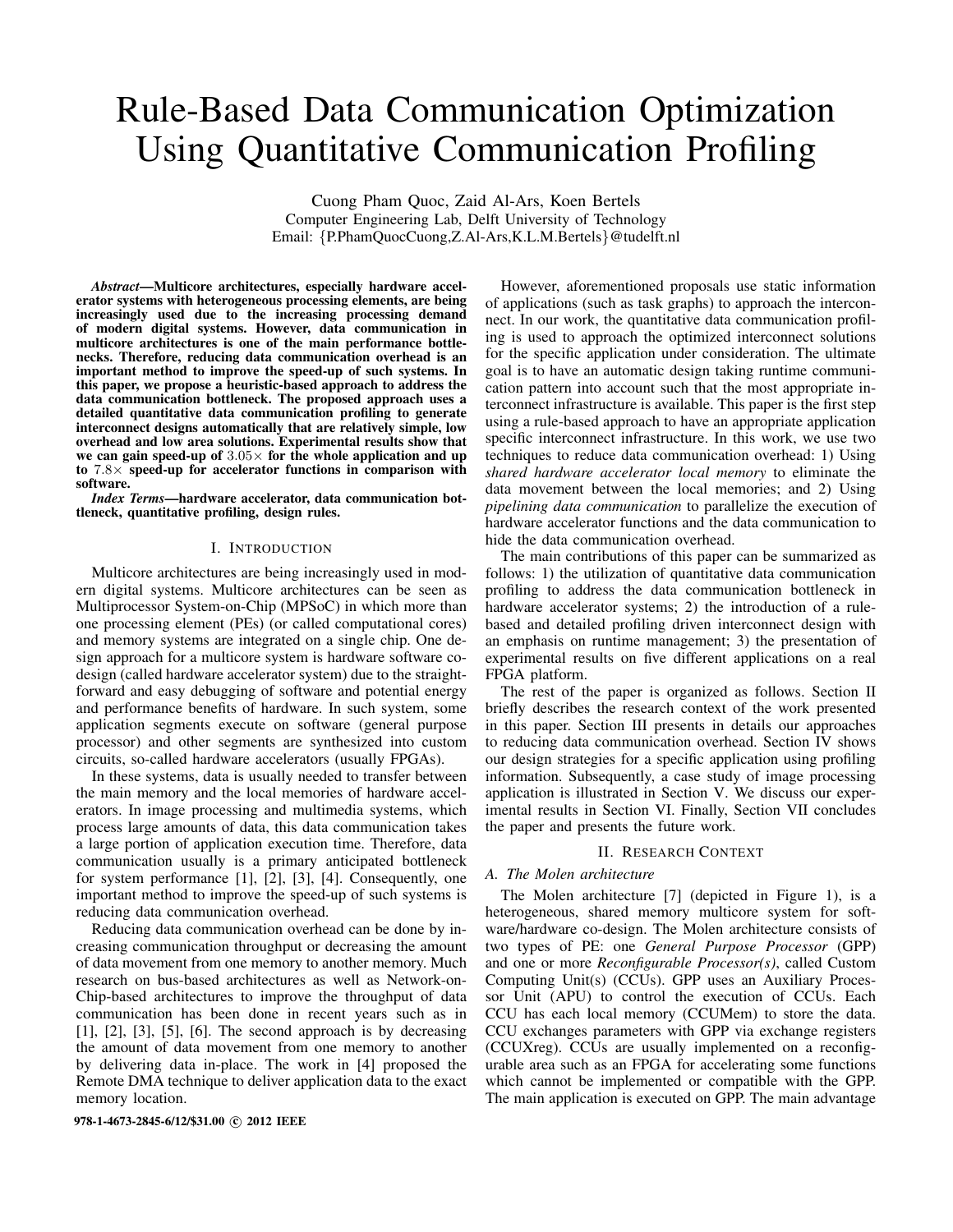of the Molen architecture is that it can be ported to various of the Molen architecture is that it can be ported to various reconfigurable platforms easily. We use the Molen architecture, the total additional additional amount of the total amount and output in the total amount of the total and output and output in by the total amount of the total amount of the total and output in by the total and output in a maximum of five accelerator functions (due to the available reconfigurable area), to conduct our experiment.



Fig. 1. The Molen architecture  $\Gamma$ g. 1. The Molen architecture to the two tensors to the two tensors are the two sets of the transmitted to the transmitted vertex of the transmitted vertex of the transmitted vertex of the transmitted vertex of the tra

## *B. Profiling tools*

The QUAD toolset [8] provides a comprehensive overview of the data communication behavior of an application. QUAD measures the actual data transferred between producer function and consumer function. The exact amount of byte transfers and<br>the number of Unique Memory, Addresse (UMAe) used in the the number of Unique Memory Addresses (UMAs) used in the the number of emique memory Addresses (CMAS) used in the transfer process are also measured. The output of QUAD is a quantitative Data Usage (QDU) graph in which the amount of data transfer among functions is shown. Based on this measurement, we can recognize which data communication should be and can be optimized for achieving speed-up.

## **III. COMMUNICATION ACCELERATION SOLUTIONS** architecture is referred as a heterogeneous memory hierarchy.

## A. Definitions and assumptions

Before presenting possible solutions for communication acceleration, we need to define some equations used to estimate the quality of the solutions. The following vocabulary is used:

- Hardware accelerator function is defined by *Func***that the accelerator function** is defined by *Function*( $H, D_i, D_o$ ); where *H* is the computation time of the hardware accelerator only,  $D_i$  and  $D_o$  is the total amount of data input and output in bytes. memories only.
- Data communication between two functions is defined by  $C_{ij}(F_i, F_j, D_{ij})$ ; where  $F_i$  and  $F_j$  are the producer and the consumer function, respectively, and  $D_{ij}$  is the total amount of data in bytes transferred from  $F_i$  to  $F_j$ .
- The average time taken by the GPP or the DMA for transformation  $\frac{1}{1}$  hyto between the mein memory and a hard transferring 1 byte between the main memory and a hard-The main memory is t<sub>g</sub> or  $t_d$ , respectively. These values are platform dependent, however  $t_d < t_g$ .

Hardware accelerator systems, such as Molen, LegUp [9], riand was decreased by seems, such as Morel,  $E_S^{\text{C}}P_{\text{L}}^{\text{D}}$ , usually use the heterogeneous memory system where the GPP has the main memory and the hardware accelerators have their local memories. In our discussion, we assume that while the GPP can access the main memory as well as the local memories of hardware accelerators, hardware accelerators can access their own memories only.

## *B. Shared hardware accelerator local memory*

Consider two hardware accelerators  $HW_1(H_1, D_{1i}, D_{1o})$ and  $HW_2(H_2, D_{2i}, D_{2o})$  and the data communication  $C_{12}(HW_1, HW_2, D_{12})$ . In typical data communication, the GPP copies data from the main memory to the local memory of  $HW_1$  first. It then copies the result of  $HW_1$  to the main memory when  $HW_1$  is finished. Because  $HW_2$  requires an

amount  $D_{12}$  of data from  $HW_1$ , the GPP has to copy  $D_{12}$ bytes of the result of  $HW_1$  and other required data from the main manner to the local manner of  $HW_1$ . The total the main memory to the local memory of  $HW_2$ . The total execution time for  $HW_1$  and  $HW_2$  is as in Equation 1.

$$
T = H_1 + H_2 + (D_{1i} + D_{1o} + D_{2i} + D_{2o})t_g \tag{1}
$$

Assume that  $HW_2$  requires data from two sources: (1)  $D_{12}$ bytes from  $HW_1$ , and  $(2)$   $D_n = D_{2i} - D_{12}$  bytes from the main memory (produced by other functions). The GPP can copy  $D_n$  bytes of data input from the main memory to the local memory of  $HW_2$  in parallel with the execution of  $HW_1$ . Then DMA is used to transfer the  $D_{12}$  bytes of data from the total execution time time the total execution time  $T_{11}$ . local memory of  $HW_1$  to the local memory of  $HW_2$ . The focal filter hotel of  $HW_1$  to the focal filter handware actions rather than part of the result of  $HW_1$  used by other functions rather than  $HW<sub>2</sub>$  is copied back to the main memory in parallel with  $H W<sub>2</sub>$  is copied back to the main including in parallel with the execution of  $HW<sub>2</sub>$ . The total execution time of the two hardware accelerators is as in Equation 2.

$$
T_{dma} = H_1 + H_2 + (D_{1i} + D_{2o})t_g + D_{12}t_d \tag{2}
$$

Using DMA not only has a hardware overhead but also does not hide all data communication time for the two hardware accelerators. In this work, we propose to use a crossbar between hardware accelerators communicating together and<br>their local mamoriae. Figure 20 illustrates a simple system their local memories. Figure 2a illustrates a simple system their local memories. Figure 2a mustades a simple system with the two hardware accelerators  $HW_1$  and  $HW_2$  sharing their local memories using a crossbar based on the Molen and the molecule in the Molecule structure of the Molecule structure of the Molecule acceleration crossbar for the Molen hardware accelerator functions.



(a)  $HW_1$  and  $HW_2$  share their memories using a crossbar

Fig. 2. Shared hardware accelerator local memory

 $HW_1$  can access not only its own local memory but also the local memory of  $HW_2$  and vice versa. Therefore, neither GPP<br>non-DMA is needed for data communication between them  $\frac{1}{100}$  DIMA is needed to data communication between them. The total execution time for the two hardware accelerators is<br>as in Equation  $\frac{3}{10}$  $\frac{1}{2}$  and  $\frac{1}{2}$  presents the sequence diagram for the processing of  $\frac{1}{2}$ With the crossbar between the two hardware accelerators, nor DMA is needed for data communication between them. as in Equation 3.

$$
T_{crossbar} = H_1 + H_2 + (D_{1i} + D_{2o})t_g \tag{3}
$$

Using the crossbar, we can reduce the time  $\Delta = T T_{crossbar} = (D_{1o} + D_{2i})t_g$  in comparison with the typical data communication model. In addition, the hardware overhead of our crossbar is less than the DMA in our target hardware system (see Table I). Using the data communication profiling from QUAD, we can decide which hardware accelerators should share their local memories.

## *C. Pipelining data communication*

The previous section shows how a crossbar reduces the communication time between the two hardware accelerators.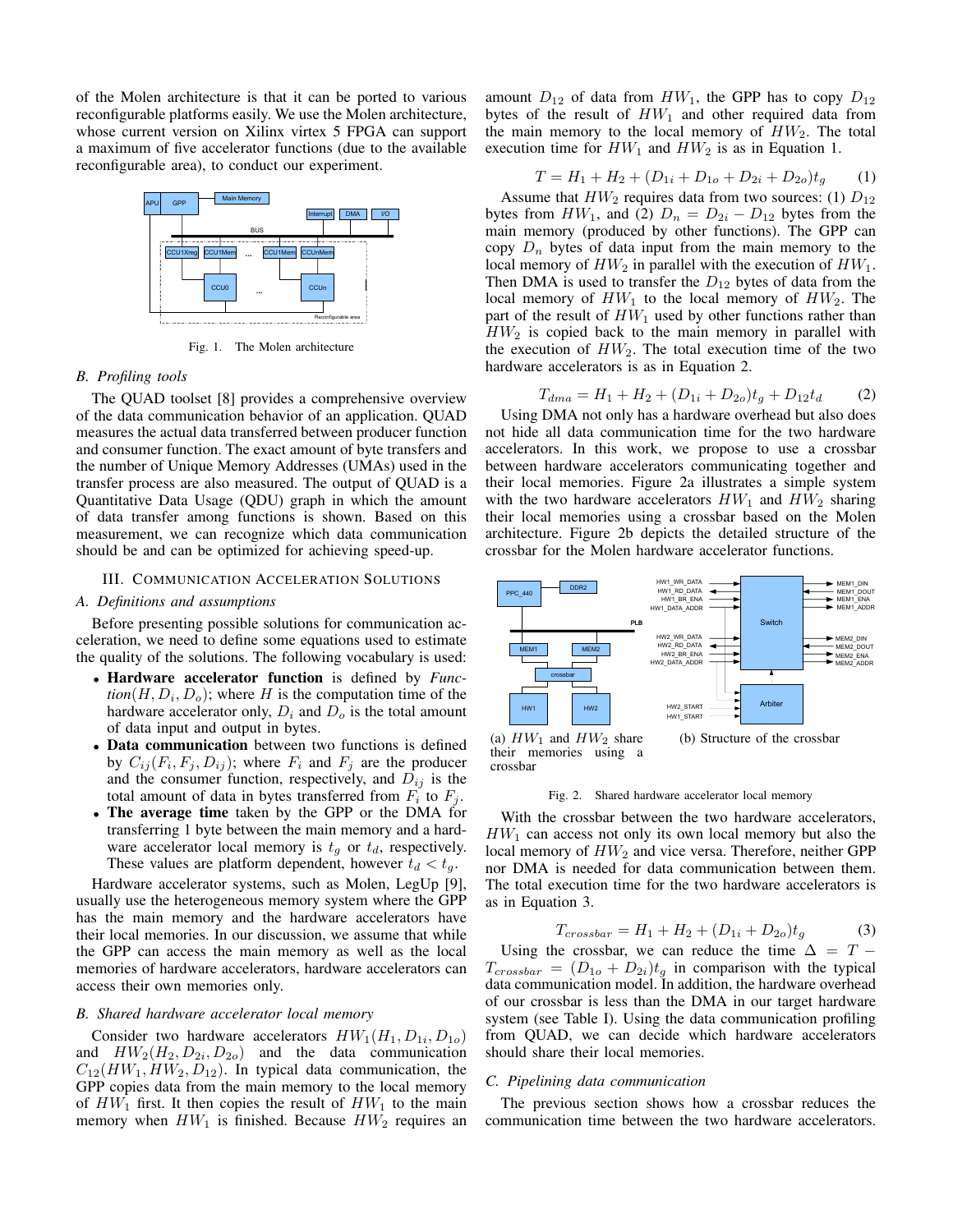This section presents a pipeline data communication solution to hide the data communication overhead. In some specific applications, especially in multimedia application such as image or video processing, data can be processed as streaming input. Using this concept, we can reduce data communication time by segmenting the input data and running the hardware accelerator on each data segment independently.

Consider again two hardware accelerator functions  $HW_1$ and  $HW<sub>2</sub>$ . Assume that these functions can process segments of input data that can be used to synthesized the final result. Because the two hardware accelerators can process segments of input data,  $HW_1$  can start as soon as the first input data segment is copied.

Assume that we divide the input data for  $HW_1$  into two different segments  $S_1$  and  $S_2$ . The processing of GPP and the two hardware accelerators follows the pseudo code in Algorithm 1.

Algorithm 1 Pipelining data communication

- 1: GPP copies  $S_1$  from the main memory to  $HW_1$  local memory;
- 2:  $HW_1$  processes  $S_1$  while GPP copies  $S_2$  from the main memory to  $HW_1$  local memory in parallel;
- 3: DMA transfers result of  $S_1$  from  $HW_1$  to  $HW_2$  local memory;
- 4:  $HW_1$  processes  $S_2$  while  $HW_2$  processes the first segment in parallel;
- 5: DMA transfers result of  $S_2$  from  $HW_1$  to  $HW_2$  local memory;
- 6:  $HW<sub>2</sub>$  processes the second segment while GPP copies final result of the first segment from  $HW_2$  local memory to the main memory in parallel;
- 7: GPP copies final result of the second segment from  $HW_2$ local memory to the main memory;

The total execution time of the two hardware accelerators in this case is as in Equation 4.

$$
T_p = \frac{H_1}{2} + max(\frac{H_1}{2}, \frac{H_2}{2}) + \frac{H_2}{2} + (\frac{D_{1i}}{2} + \frac{D_{2o}}{2})t_g + D_{12}t_d + O_{(4)}
$$

where  $\overrightarrow{O}$  is the overhead for processing streaming input. If  $O + D_1 t_d < min(\frac{H_1}{2}, \frac{H_2}{2}) + (\frac{D_{1i}}{2} + \frac{D_{2o}}{2})t_g$ , we have  $T_p < T_{crossbar}$ . The pipelining data communication should be applied for the two hardware accelerators rather than shared local memory.

## IV. DATA COMMUNICATION PROFILING DRIVEN DESIGN **STRATEGIES**

In this section, we introduce strategies to design an application-specific system using the above mentioned hardware techniques. To decide which techniques should be applied in a system for a specific application, we propose four design rules (heuristics). These rules identify the most optimal hardware data communication solution based on the data communication profiling provided by the QUAD tool.

In the previous section, we introduce two different hardware techniques for increasing the speed-up of hardware accelerator functions, those are shared local memories of hardware accelerators using crossbar and pipelining the data communication. In addition, hardware duplication of the most time-consuming function can also be used to improve performance of the system.

In order to choose which techniques should be used for a specific application, we propose four decision rules to identify the most optimal solution. Based on these rules, Algorithm 2 builds a hardware accelerator system for the specific application with the most optimized interconnect.

Algorithm 2 Data communication profiling-driven design

Input: Hardware accelerators execution time, Data communication profiling

Output: A hardware accelerator system with the most optimized interconnect

- 1: Check Rule 1 for the most computationally-intensive HW accelerator;
- 2: for each data communication between accelerators do
- 3: Check Rule 2, Rule 3 and Rule 4;
- 4: end for
- 5: return A hardware accelerator system with the most optimized interconnect

#### Rule 1. *Hardware duplication*

Assume that the most computationally-intensive hardware accelerator  $F_1(H_1, D_{1i}, D_{1o})$  can be executed in parallel with different data input segments with the overhead O. The execution time of  $F1$  in the non-optimized case is as follows

$$
T = H_1 + (D_{1i} + D_{1o})t_g \tag{5}
$$

Assume that  $H_2$  is the execution time of the second most computationally-intensive hardware accelerator. *The hardware accelerator of the most computationally-intensive function is duplicated twice if*  $H_1 >= 2H_2$  *and*  $O < \frac{H_1}{2}$ *; and DMA is used to transfer data between the two duplicated hardware accelerators with other hardware accelerators.*

In this case, the total execution time of  $F_1$  is as in Equation 6, where  $D_{dma}$  is the total amount of data transfer from the duplicated hardware accelerators to other hardware accelerators using DMA.

$$
T_1 = \frac{H_1}{2} + (D_{1i} + D_{1o} - D_{dma})t_g + D_{dma}t_d + O \quad (6)
$$

**Rule 2.** *Pipelining data communication application* 

Consider two hardware accelerator functions  $F_1(H_1, D_{1i}, D_{1o})$  and  $F_2(H_2, D_{2i}, D_{2o})$  communicating together with the communication  $C_{12}(F_1, F_2, D_{12})$ , assume that they can be executed in parallel with streaming data input with the overhead O:

The pipelining to data communication is applied if  $O +$  $D_{12}t_d \leq min(\frac{H_1}{2},\frac{H_2}{2}) + (\frac{D_{1i}}{2} + \frac{D_{2o}}{2})t_g$ ; otherwise the shared *local memory is applied*.

## Rule 3. *Shared local memory application*

Consider two hardware accelerator functions  $F_1(H_1, D_{1i}, D_{1o})$  and  $F_2(H_2, D_{2i}, D_{2o})$  communicating together with the communication  $C_{12}(F_1, F_2, D_{12})$ :

*The shared local memory is applied if the two hardware accelerators cannot be executed in parallel*.

In the case that the two hardware accelerators can be executed in parallel with the overhead O. *The shared local memory is also applied if*  $O+D_{12}t_d > min(\frac{H_1}{2}, \frac{H_2}{2})+(\frac{D_{1i}}{2}+$  $\frac{D_{2o}}{2}$ ) $t_g$ .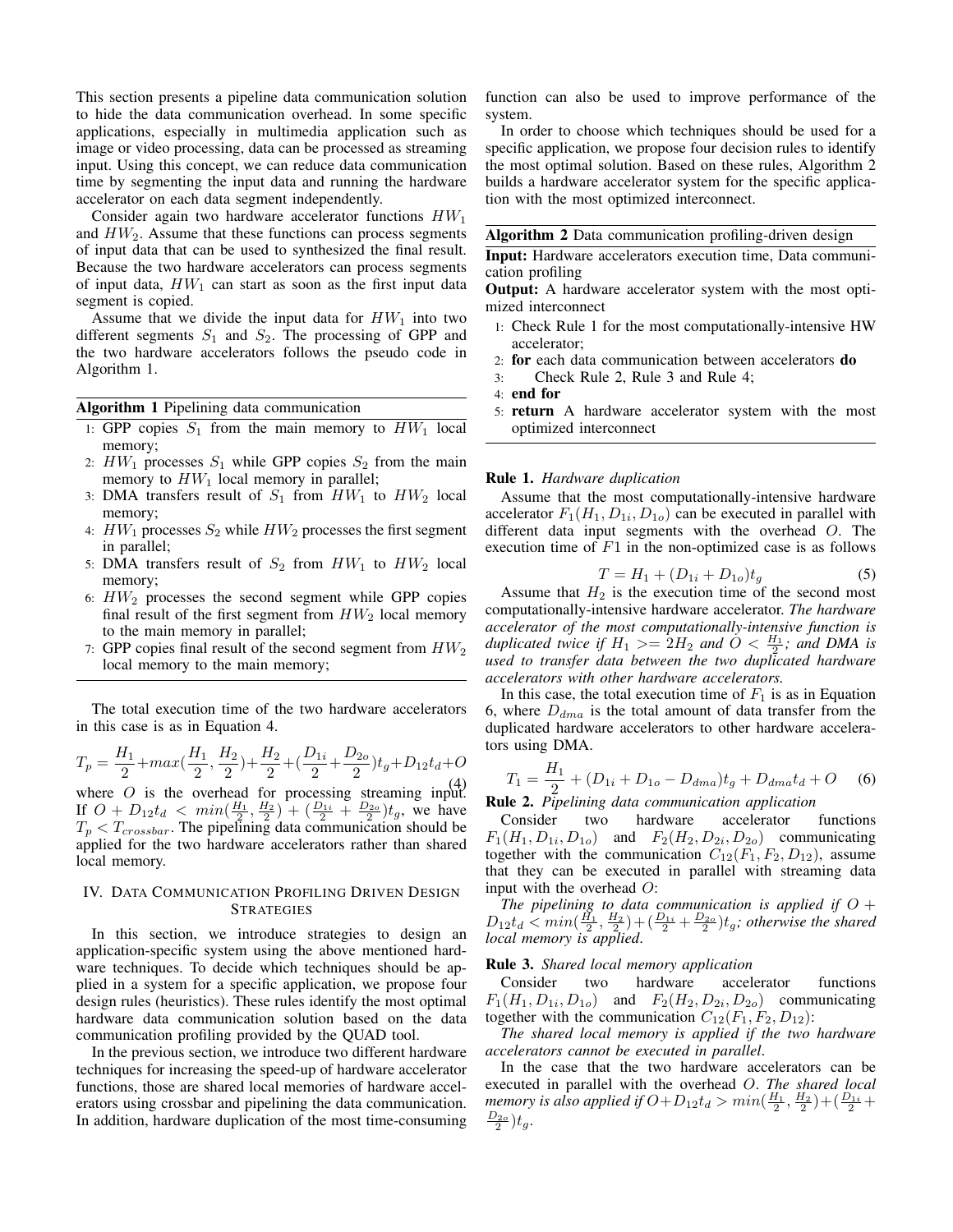Rule 4. *3-function communication*

Consider three hardware accelerator functions  $F_1(H_1, D_{1i}, D_{1o}), F_2(H_2, D_{2i}, D_{2o})$  and  $F_3(H_3, D_{3i}, D_{3o})$ which have the communication topology as depicted in Figure 3. The communication among these functions is as follows:  $C_{12}(F_1, F_2, D_{12}), C_{13}(F_1, F_3, D_{13})$  and  $C_{23}(F_2, F_3, D_{23}).$ 



Fig. 3. 3-function communication

The total execution time of these hardware accelerator functions in non-optimized case is:

$$
T = H_1 + H_2 + H_3 + \left(\sum_{j=1}^{3} (D_{ji} + D_{jo})\right)t_g \tag{7}
$$

1) If  $D_{12} > D_{23}$ , the crossbar is used between  $F_1$  and  $F_2$ ; and DMA is used to transfer data from  $F_2$  to  $F_3$  right after  $F_2$  is finished as well as from  $F_1$  to  $F_3$  in parallel with the execution of  $F_2$ . The total execution time is:

 $T_4^{(1)} = H_1 + H_2 + H_3 + D_{1i}t_g + D_{23}t_d + D_{3o}t_g$  (8)

2) Otherwise, the crossbar is used between  $F_2$  and  $F_3$ ; and DMA is used to transfer data from  $F_1$  to  $F_2$  as well as from  $F_1$  to  $F_3$  in parallel with the execution of  $F_2$ . The total execution time is:

$$
T_4^{(2)} = H_1 + H_2 + H_3 + D_{1i}t_g + D_{12}t_d + D_{3o}t_g
$$
 (9)

In this case, we have  $T_4^{(1)} < T$  and  $T_4^{(2)} < T$ . The reduction in time is  $\delta = (D_{1o} + D_{2i} + D_{2o} + D_{3i})t_g - min(D_{12}, D_{23})t_d$ .

## V. CASE STUDY

The previous sections presented the hardware techniques and the design rules using data communication profiling provided by QUAD to obtain the most optimized interconnect solution for each application. In this section, we present a case study to clarify the introduced techniques as well as design rules.

Our case study uses the Canny edge detection application. The Canny application [10] is a well-known edge detection algorithm. In this work, we use the implementation version provided by the University of South Florida [11]. A grayscale *PGM* image with resolution  $100 \times 133$  pixels with 8 bits per pixel is used in the experiment. The most time-consuming functions in the specific application are targeted for hardware accelerators and inputted to the DWARV tool [12] to generate VHDL description. The next step is to use QUAD tool to generate a QDU (Quantitative Data Usage) graph as presented in details in Section II-B. Figure 4 presents the QDU graph generated profiling tools for the Canny application.

The information from *gprof* tool [13] shows that functions *gaussian smooth*, *derrivative x y*, *magnitude x y* and *non max supp* take the most percentage of the execution time. Therefore, they are targeted to accelerate on hardware. The name of hardware accelerator functions has added prefix "hw\_" for distinguishing from software functions. The most computationally-intensive function *gaussian smooth* takes around  $5\times$  longer than the second computationallyintensive function. The overhead for hardware duplication



Fig. 4. Profiling graphs for the Canny edge detection application

for this function also satisfies the requirement in Rule 1. Hence, Rule 1 is applied to this hardware accelerator. The communication among *hw\_derrivativ\_x\_y, hw\_magnitude\_x\_y* and *non max supp* functions is investigated next. Two functions *derrivativ\_x\_y* and *magnitude\_x\_y* satisfies the requirement in Rule 2. Hence, Rule 2 is true. The pipelining data communication technique is used to parallelize the execution of *hw derrivative x y* and *hw magnitude x y*. Consequently, Rule 3 is applied for the data communication between *hw magnitude x y* and *hw non max supp* hardware accelerators. The crossbar is used to share the local memories of the two hardware accelerators.

The final version of the hardware accelerator system based on the Molen architecture using presented hardware techniques and proposed design rules for Canny application is shown in Figure 5.



Fig. 5. Final system for our case study based on Molen architecture and proposed design rules

TABLE I RESOURCE USAGE AND MAXIMUM FREQUENCY OF HARDWARE MODULES

| <b>HW Module</b>      | Resource $(\# \text{ of LUTs})$ | Max. frequency |
|-----------------------|---------------------------------|----------------|
| Crossbar              | 201                             | N/A            |
| <b>DMA</b>            | 556                             | 252.717MHz     |
| hw derrivative $x, y$ | 1463                            | 317.269MHz     |
| hw magnitude $x_y$    | 971                             | 388.342MHz     |
| hw_gaussian_smooth    | 1938                            | 264.460MHz     |
| $hw\_non\_max\_supp$  | 4959                            | 313.908MHz     |

Table I summarizes the hardware size and maximum frequency of our CCUs as well as our crossbar. The target hardware system in our case study is Xilinx FPGA ML510 board [14] containing a Xilinx Virtex 5 FPGA xc5vf130t. The PowerPC 440, used as the GPP, and the CCUs are set up to